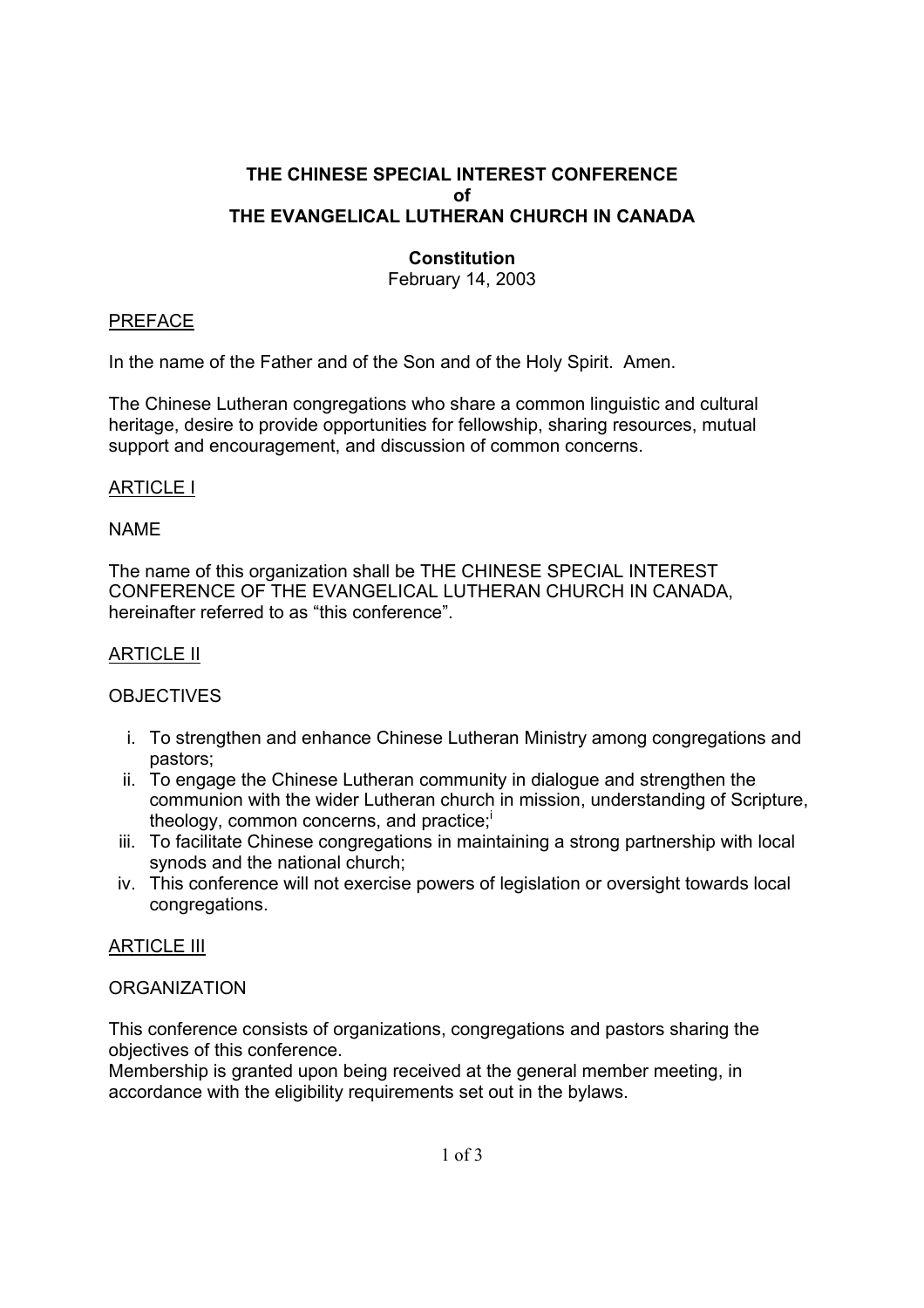This conference shall exist as long as at least six congregations and six ordained ministers desire its continuation.

This conference shall have a conference council. The conference council shall have 4 members which include the following officers: chairperson, secretary, and treasurer. The chairperson shall be a pastor on the ELCIC roster.

The members of the conference council shall be elected for a 3-year term at the general member meeting by those present and eligible to vote. The conference council must have at least 1 clergy, at least 1 layperson, at least 1 man and at least 1 woman. There must be at least 1 member from the incumbent conference council in the conference council.

If any elected regional member for some reason cannot continue to serve during the three-year term, the conference council shall appoint a replacement in consultation with that region.

The conference council of this conference will submit reports, at least annually, to the National Bishop of ELCIC, to Bishops in the territories where activity is conducted, and to members of this conference.

The National Bishop or designate shall have the right of seat and voice without vote at the general member meetings and the meetings of the conference council.

This conference may receive financial support from offerings through its activities, gifts, and by special requests. However, special appeals for funds will be made only under the purview of the ELCIC or its appropriate committees.

#### **ARTICLE IV**

### MEETINGS

The general member meeting shall be held at least once every 3 years.

Each member organization and congregation shall send its pastor(s) and one lay delegate to the general member meeting. All shall have a voice and a vote.

Retired pastors who are members of this conference have voice and a vote, but are not eligible to be on the conference council.

The conference council shall meet annually.

The official language(s) conducted at general meeting shall be decided based upon effective communication.